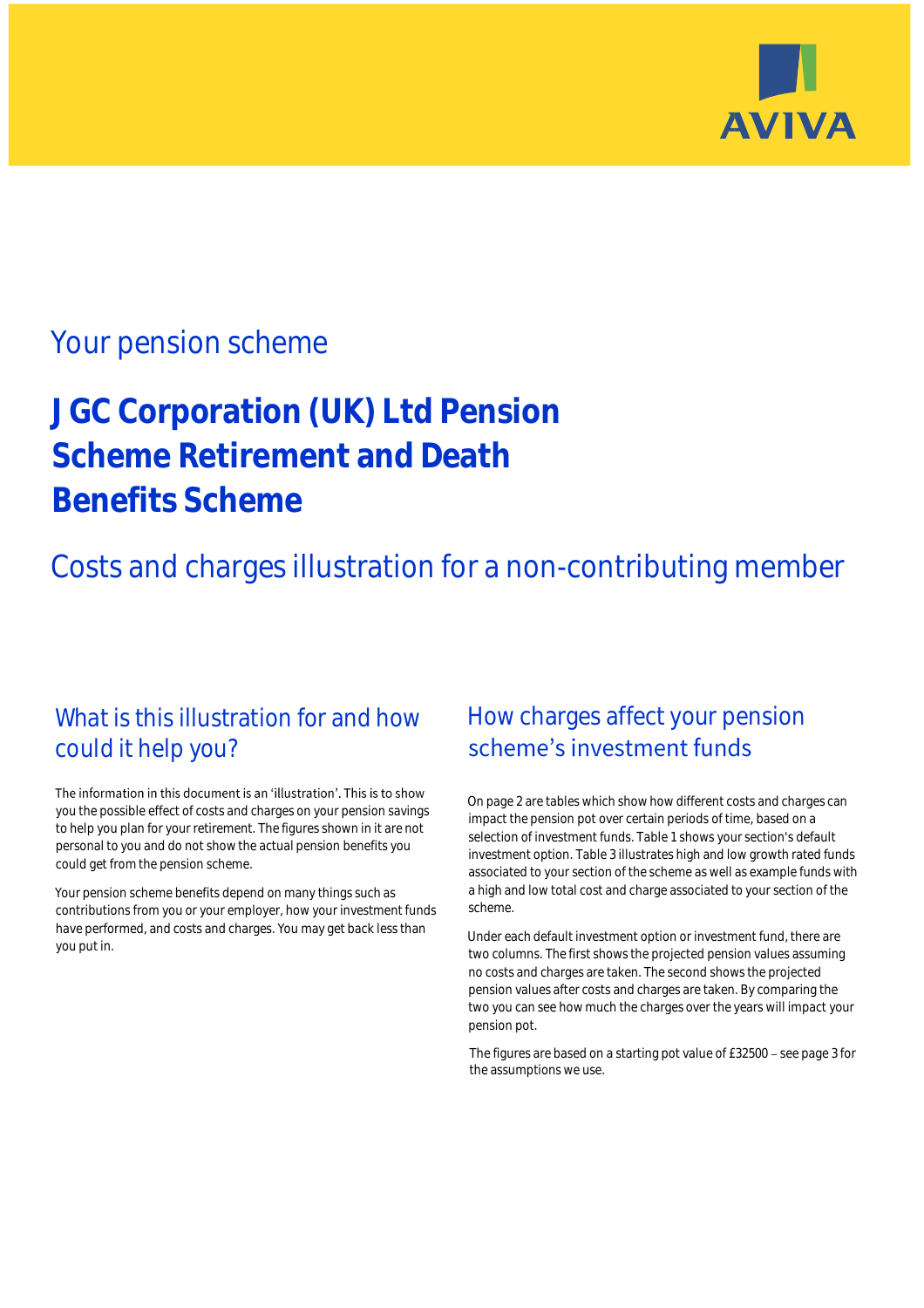**Table 1**

| . <i>. . .</i><br>Illustration of effect of costs and charges on the Default Investment Option in |                                                                           |                                    |  |  |  |  |  |  |  |
|---------------------------------------------------------------------------------------------------|---------------------------------------------------------------------------|------------------------------------|--|--|--|--|--|--|--|
| <b>JGC Corporation (UK) Ltd Pension Scheme Retirement and Death Benefits</b>                      |                                                                           |                                    |  |  |  |  |  |  |  |
| <b>Scheme</b>                                                                                     |                                                                           |                                    |  |  |  |  |  |  |  |
|                                                                                                   |                                                                           |                                    |  |  |  |  |  |  |  |
|                                                                                                   | <b>My Future</b>                                                          |                                    |  |  |  |  |  |  |  |
|                                                                                                   | Assumed growth rate 3.3% (p.a.)<br>Assumed costs and charges 0.62% (p.a.) |                                    |  |  |  |  |  |  |  |
|                                                                                                   |                                                                           |                                    |  |  |  |  |  |  |  |
| At end of year                                                                                    | Projected value assuming no                                               | <b>Projected value after costs</b> |  |  |  |  |  |  |  |
|                                                                                                   | costs and charges are taken                                               | and charges are taken              |  |  |  |  |  |  |  |
| $\mathbf{1}$                                                                                      | £32,800                                                                   | £32,600                            |  |  |  |  |  |  |  |
| $\overline{2}$                                                                                    | £33,200                                                                   | £32,800                            |  |  |  |  |  |  |  |
| 3                                                                                                 | £33,600                                                                   | £32,900                            |  |  |  |  |  |  |  |
| 4                                                                                                 | £33,900                                                                   | £33,100                            |  |  |  |  |  |  |  |
| 5                                                                                                 | £34,300                                                                   | £33,200                            |  |  |  |  |  |  |  |
| 10                                                                                                | £36,200                                                                   | £33,900                            |  |  |  |  |  |  |  |
| 15                                                                                                | £38,100                                                                   | £34,700                            |  |  |  |  |  |  |  |
| 20                                                                                                | £40,200                                                                   | £35,400                            |  |  |  |  |  |  |  |
| 25                                                                                                | £42,400                                                                   | £36,200                            |  |  |  |  |  |  |  |
| 30                                                                                                | £44,800                                                                   | £37,000                            |  |  |  |  |  |  |  |
| 35                                                                                                | £47,200                                                                   | £37,800                            |  |  |  |  |  |  |  |
| 40                                                                                                | £49,300                                                                   | £38,300                            |  |  |  |  |  |  |  |
| 45                                                                                                | £50,500                                                                   | £38,000                            |  |  |  |  |  |  |  |
| 50                                                                                                | £50,800                                                                   | £37,100                            |  |  |  |  |  |  |  |

#### **Table 2**

| List of Funds included in the Default Investment Option |                       |                    |  |  |  |  |  |  |
|---------------------------------------------------------|-----------------------|--------------------|--|--|--|--|--|--|
| <b>Fund name</b>                                        | <b>Total Cost and</b> | <b>Growth Rate</b> |  |  |  |  |  |  |
|                                                         | Charge (p.a.)         | (p.a.)             |  |  |  |  |  |  |
| Av My Future Consolidation-FPMFCONP                     | 0.58%                 | 2.40%              |  |  |  |  |  |  |
| Av My Future Growth-FPMFGROP                            | 0.64%                 | 3.60%              |  |  |  |  |  |  |
|                                                         |                       |                    |  |  |  |  |  |  |
|                                                         |                       |                    |  |  |  |  |  |  |
|                                                         |                       |                    |  |  |  |  |  |  |
|                                                         |                       |                    |  |  |  |  |  |  |
|                                                         |                       |                    |  |  |  |  |  |  |
|                                                         |                       |                    |  |  |  |  |  |  |
|                                                         |                       |                    |  |  |  |  |  |  |
|                                                         |                       |                    |  |  |  |  |  |  |

**Aviva Life & Pensions UK Limited.**

Registered in England No. 3253947. Registered office: Aviva, Wellington Row, York, YO90 1WR. Authorised by the Prudential Regulation Authority and regulated by the Financial Conduct Authority and the Prudential Regulation Authority. Firm Reference Number 185896. **aviva.co.uk** TEMP GFI NG071309 09/2018